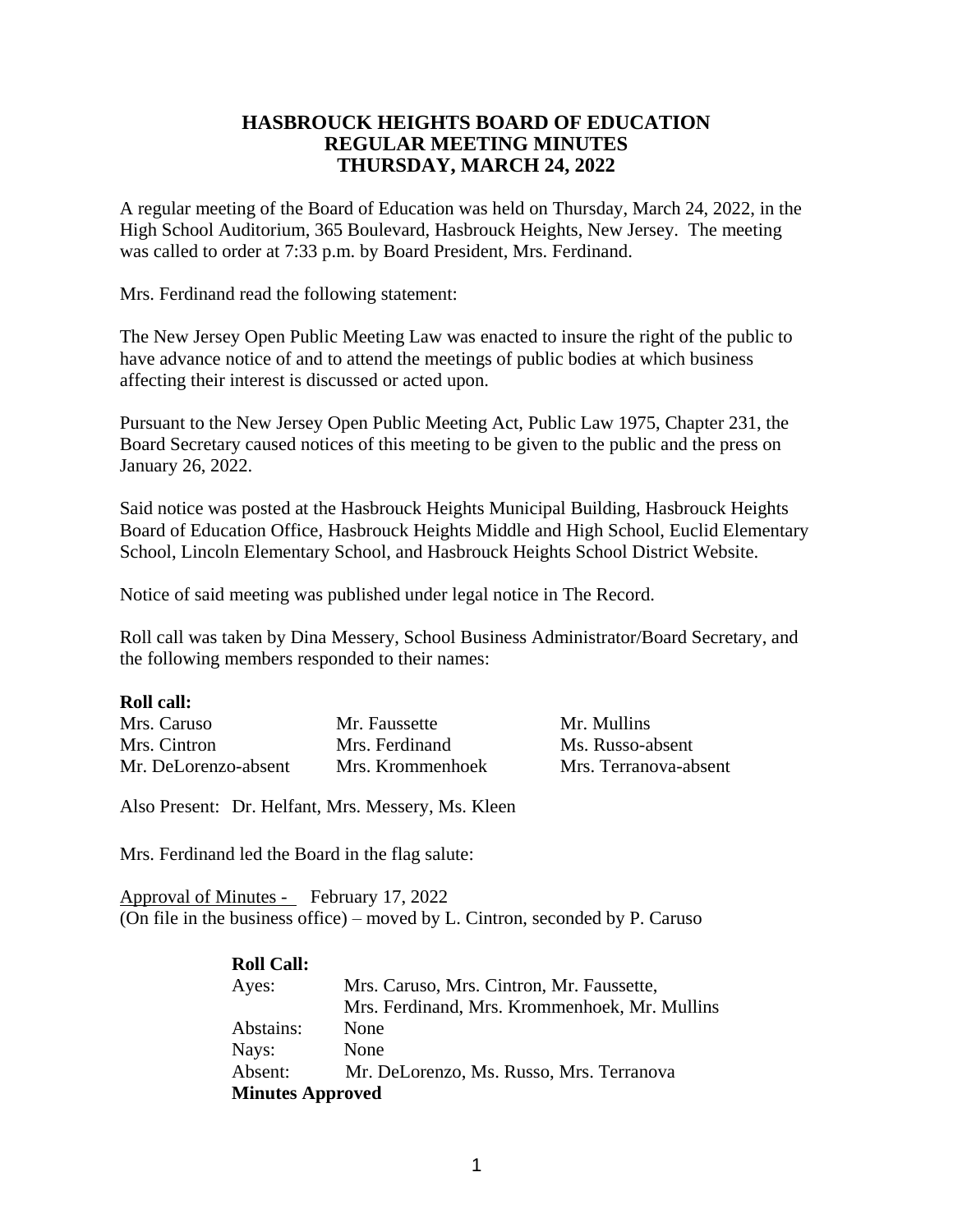## Presentations: None

# Public Discussion on Agenda Resolutions: None

# **Mrs. Ferdinand read the following statement:**

Residents are requested to state their names, addresses and subject matter. Issues raised by members of the public may or may not be responded to by the Board. All comments will be considered and a response will be forthcoming if and when appropriate. The Board asks that members of the public be courteous and mindful of the rights of other individuals when speaking. Specifically, comments regarding students and employees of the District are discouraged and will not be responded to by the Board. Students and employees have specific legal rights afforded by the laws of New Jersey. The Board bears no responsibility nor will it be liable for any comments made by members of the public. Members of the public should consider their comments in light of the legal rights of those affected or identified in their comments and be aware that they are legally responsible and liable for their comments.

F. Armonaitis – Regarding the budget, do you have a schedule for when the work will be done?

D. Messery – No, the budget has be approved first by the county office, then we have our public hearing at our April meeting to adopt the budget. Once it is adopted then we start working on the project timelines.

A. Vignola – Will the teachers getting Orton Gillingham training use it in their classrooms?

Dr. Helfant – Yes, some of the strategies are used in our programs.

M. Warren - Is the remedial boot camp a program for this year or next year and when is it occurring?

Dr. Helfant – It is a program that will take place now in 21-22 and it will be after school.

## Correspondence/Report of School Business Administrator/Board Secretary:

None

Report of the Board President:

Mrs. Ferdinand welcomed everyone to our first meeting without masks.

## Report of the Superintendent:

Dr. Helfant reported the following:

1. The mask mandate for schools has been lifted. It is optional for staff and students.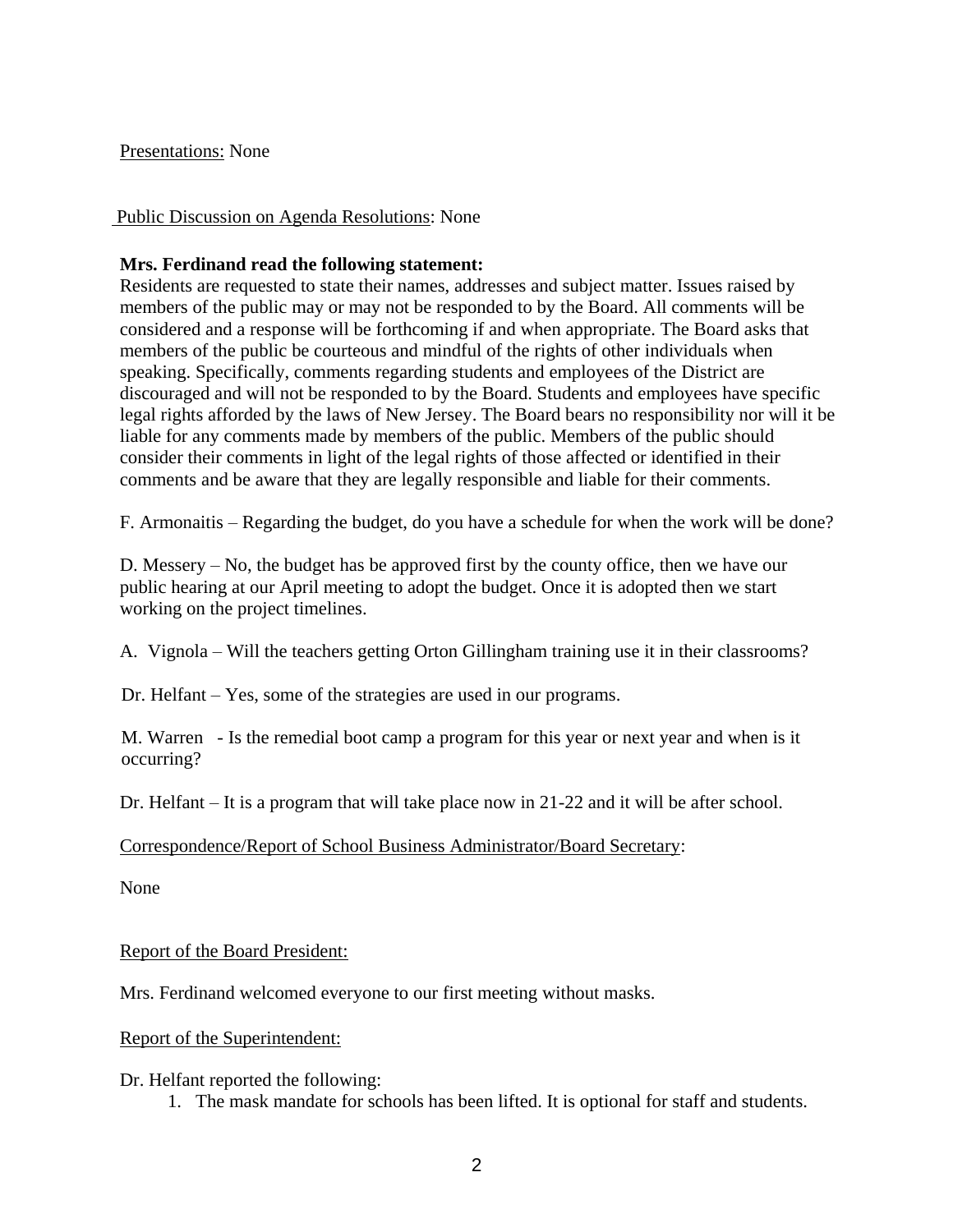- 2. At the April board meeting, the changes for the new 22-23 curriculum will be presented. There is some controversy with some of the curriculum areas especially health and physical education.
- 3. The strategic plan will presented at the May board meeting.

Committee Reports – (On file in the business office)

The committee reports were suspended for this meeting: Education Committee Special Education Committee Technology Committee Facilities Committee Recreation Committee Policy Committee Finance & Personnel Committee

## Labor Relations/Negotiations Committee – None

NJ/BCSBA – None

Borough Council Liaison – None

Faculty Liaison – None

PTA Liaison – None

AWARDS:

None

## EDUCATION COMMITTEE:

### RESOLUTIONS:

The following resolutions were moved by L. Krommenhoek, seconded by L. Cintron,

E03-01-22 Be it Resolved that upon the recommendation of the Superintendent of Schools the Hasbrouck Heights Board of Education approve the following for the 2021 – 2022 school year:

Accept Monthly Discipline Report

E03-02-22 Be it Resolved that upon the recommendation of the Superintendent of Schools the Hasbrouck Heights Board of Education approve the following for the 2021 – 2022 school year: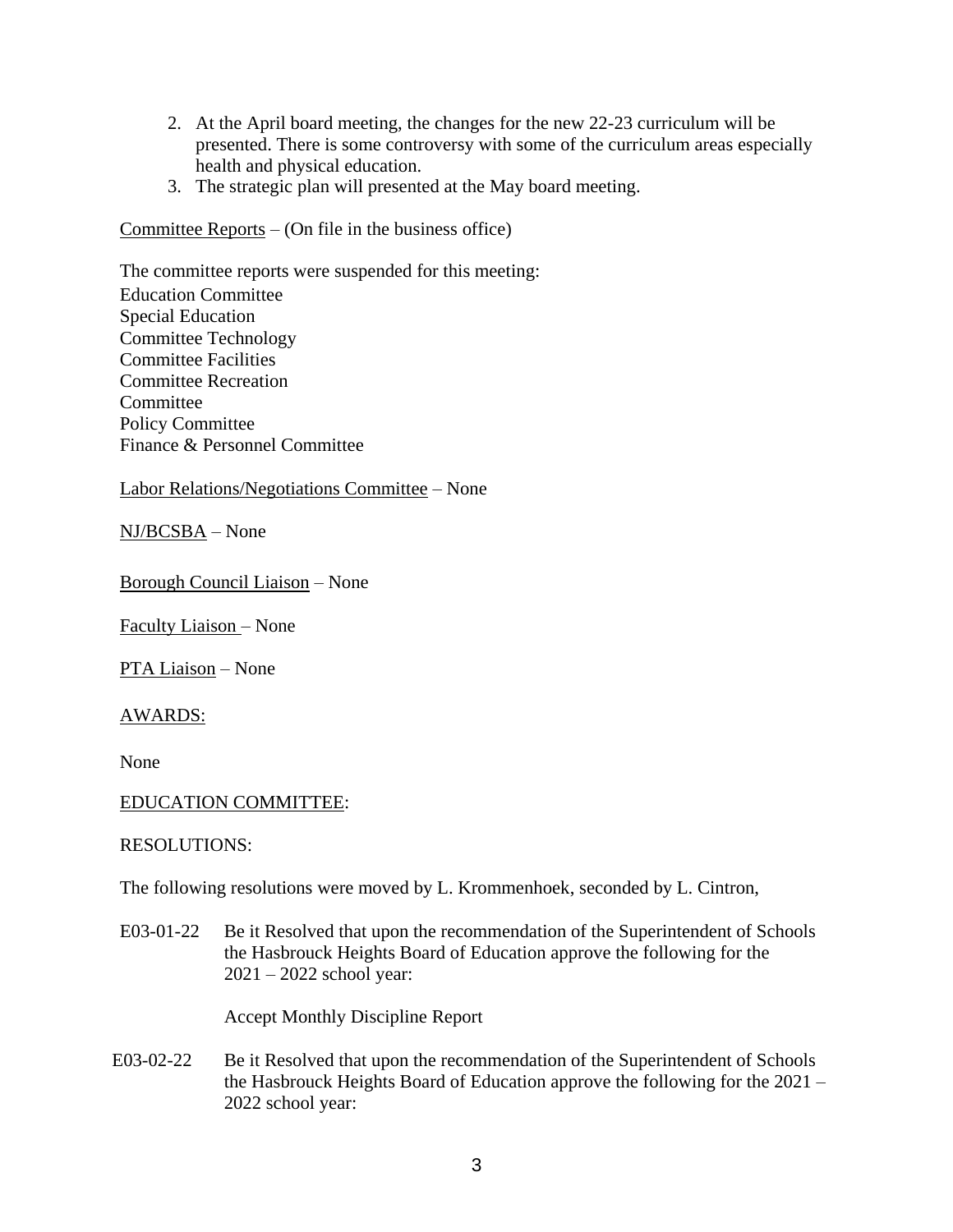Accept Monthly Superintendent HIB Report and approves the actions recommended by the Superintendent for the following incidents: (if applicable)

 $2022 - HS - 03$  (one investigation) 2022 – MS – 01 (one investigation)  $2022 - LS - 0$  $2022 - ES - 0$ Listed above are the number of investigations as of February 17, 2022

E03-03-22 Be it Resolved that upon the recommendation of the Superintendent of Schools the Hasbrouck Heights Board of Education approve the following for the 2021- 2022 school year:

The monthly district calendar

E03-04-22 Be it Resolved that upon the recommendation of the Superintendent of Schools the Hasbrouck Heights Board of Education approve the following for the 2021- 2022 school year:

> Valley Family Counseling - presentation to grades  $4 - 9$  and parents on social media and other distractors on 3/2/22 and 3/4/22 (5 sessions total) @ \$5,000 funded thru Title IV funds Acct #20-28-100-300-00-01-00

E03-05-22 Be it Resolved that upon the recommendation of the Superintendent of Schools the Hasbrouck Heights Board of Education approve the following workshops for the 2021-2022 school year:

> $6/1/22 - N$ . Rucci & M. Durmus – to attend 'Pathways to Success w/Multilingual Learners" @ \$274 each

E03-06-22 Be it Resolved that upon the recommendation of the Superintendent of Schools the Hasbrouck Heights Board of Education approve the following programs for the 2021-2022 school year:

> MS Remedial Boot Comp – Math – 1 teacher – 12 hrs plus prep @  $$37/hr = $630$ and ELA – 1 teacher – 12 hrs plus prep @  $$37/hr = $630$

E03-07-22 Be it Resolved that upon the recommendation of the Superintendent of Schools the Hasbrouck Heights Board of Education approve the following workshops for the 2021-2022 school year:

> $4/25/22 - 4/29/22 - D$ . Incognito & J. Porfido – Comprehensive Virtual IMSE Orton Gillingham Training @  $$1275$  each – funded through Title II – 20-270-200-320-00-01-08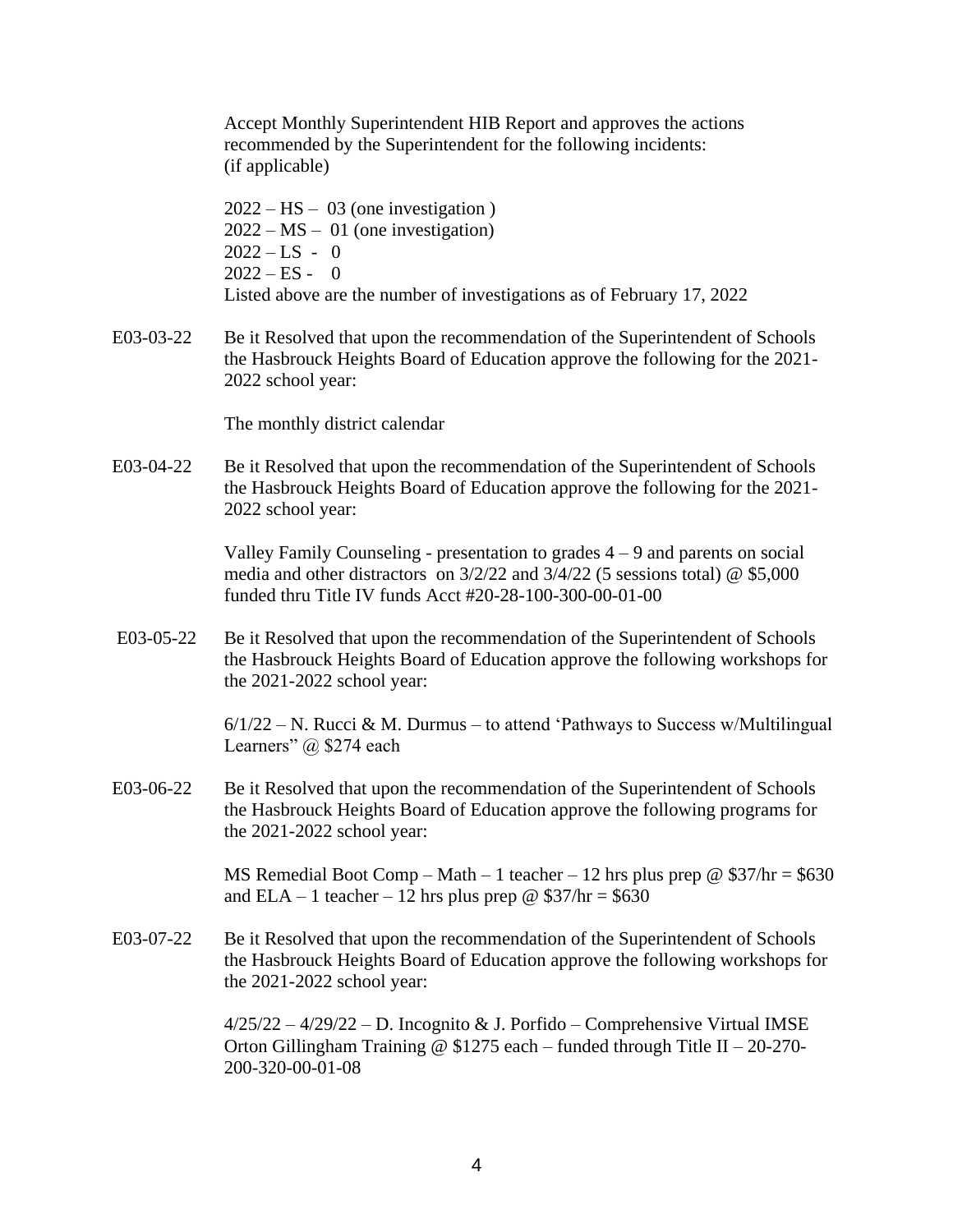E03-08-22 Be it Resolved that upon the recommendation of the Superintendent of Schools the Hasbrouck Heights Board of Education approve the following for the 2022- 2023 school year:

> MS Summer Enrichment Program – 3 ELA teachers and 3 math teachers @ 3 hrs instruction per day and 45 min prep, plus 15 minutes before and after student arrival and dismissal for each teacher for 12 days @ \$42/hr (if substitutes used they will be paid the same)

Program Review: Each teacher not to exceed 2 hrs @ \$32/hr July 5-8, 2022 LS & ES Summer Enrichment Program: 18 teachers @ 3 hrs instruction per day plus 45 min prep, and 15 minutes before and after student arrival and dismissal for each teacher from July 11 – July 22, 2022 Monday - Thursday @ \$42/hr (if substitutes used they will be paid the same)

E03-09-22 Be it Resolved that upon the recommendation of the Superintendent of Schools the Hasbrouck Heights Board of Education approve the following for the 2022- 2023 school year:

> Elementary Theater week –  $ES - Jul$  11, - July 15, 2022 and  $LS - July$  18 – July 22, 2022 – teacher supervision at each school not to exceed 20 hrs for each school @ \$32/hr. A teacher is needed for every 20 students enrolled

E03-10-22 Be it Resolved that upon the recommendation of the Superintendent of Schools the Hasbrouck Heights Board of Education approve the following for the 2021- 2022 school year:

> MS/HS Robotics to use cyber start coding program and compete in cyber start competitions for 2022 at no cost to district

| <b>Roll Call:</b>           |                                               |
|-----------------------------|-----------------------------------------------|
| Ayes:                       | Mrs. Caruso, Mrs. Cintron, Mr. Faussette,     |
|                             | Mrs. Ferdinand, Mrs. Krommenhoek, Mr. Mullins |
| Abstains:                   | None                                          |
| Nays:                       | None                                          |
| Absent:                     | Mr. DeLorenzo, Ms. Russo, Mrs. Terranova      |
| <b>Resolutions Approved</b> |                                               |

## SPECIAL EDUCATION COMMITTEE:

### RESOLUTIONS:

The following resolutions were moved by L. Cintron, seconded P. Caruso,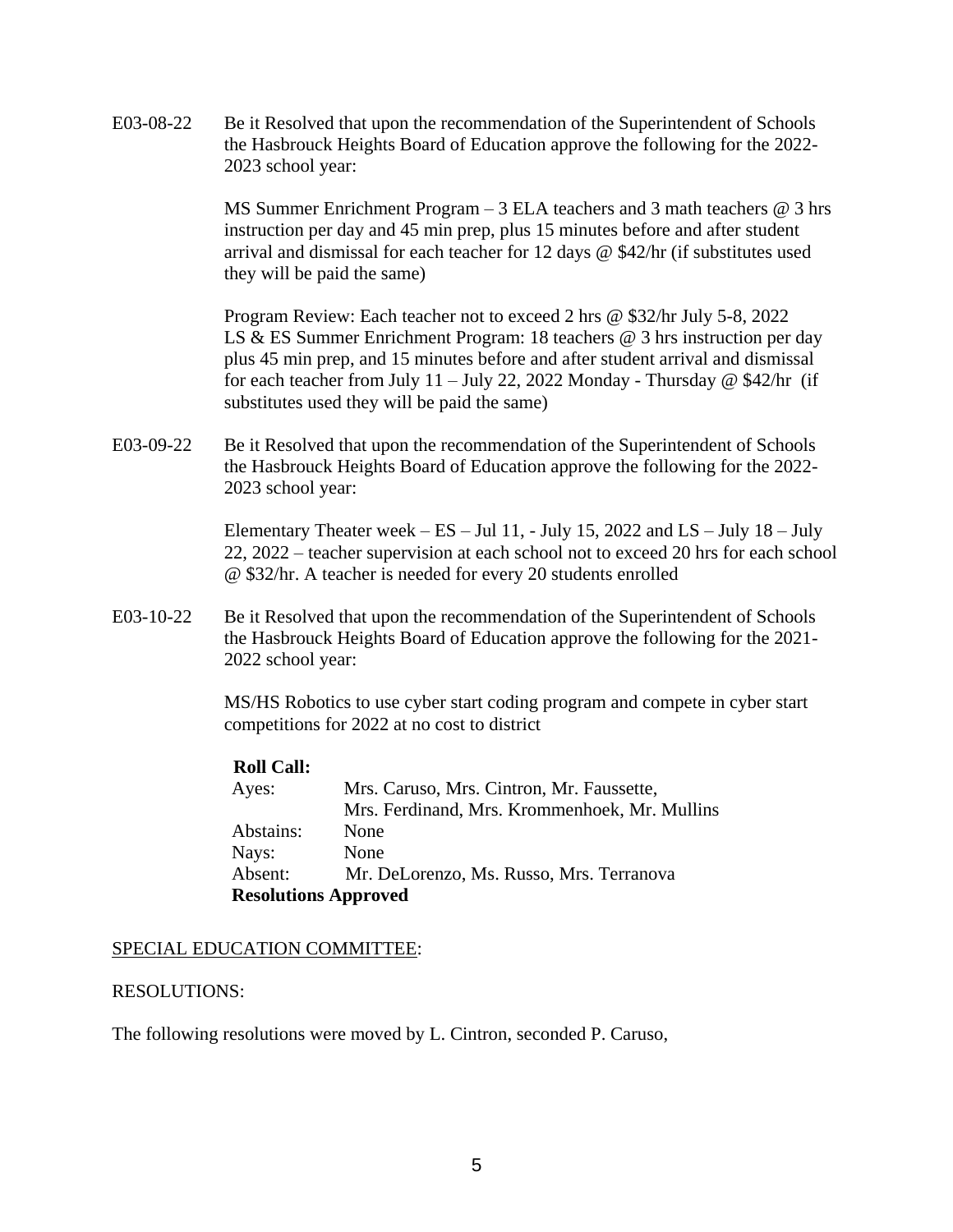S03-01-22 Be it Resolved that upon the recommendation of the Superintendent of Schools the Hasbrouck Heights Board of Education approve the following OOD Placements for the 2021– 2022 school year:

### Approve OOD Placements **(Attachment A)**

S03-02-22 Be it Resolved that upon the recommendation of the Superintendent of Schools the Hasbrouck Heights Board of Education approve the following Special Services for the 2021 – 2022 school year:

> Student #5823 – home instruction – 4 hrs/wk plus prep @ \$40/hr beginning 2/28/22 Student  $#4698 - 1:1$  para for play practice @ approx. 5 hrs/wk not to exceed 80 hrs March through May Student #100319 – home instruction – 5 hrs/wk plus prep @ \$40/hr beginning until DTBD

S03-03-22 Be it Resolved that upon the recommendation of the Superintendent of Schools the Hasbrouck Heights Board of Education approve the following OOD placement for the 2021 - 2022 school year:

> Student  $1002164$  – Windsor Bergen Academy – RY @ a tuition rate of \$25,179.77 effective 2/15/22

S03-04-22 Be it Resolved that upon the recommendation of the Superintendent of Schools the Hasbrouck Heights Board of Education approve the following OOD placement for the 2021- 2022 school year:

> Student #1002413 – Winslow Township - RY @ a tuition rate of \$31,720.24 and transportation rate of \$3,070.20 – total contract amount of \$33,196

S03-05-22 Be it Resolved that upon the recommendation of the Superintendent of Schools the Hasbrouck Heights Board of Education approve the following contracted services for the 2022- 2023 school year:

> Approve contract for services on an as needed basis – Home Therapies LLC **(Attachment B)**

| <b>Roll Call:</b>           |                                               |
|-----------------------------|-----------------------------------------------|
| Ayes:                       | Mrs. Caruso, Mrs. Cintron, Mr. Faussette,     |
|                             | Mrs. Ferdinand, Mrs. Krommenhoek, Mr. Mullins |
| Abstains:                   | None                                          |
| Nays:                       | None                                          |
| Absent:                     | Mr. DeLorenzo, Ms. Russo, Mrs. Terranova      |
| <b>Resolutions Approved</b> |                                               |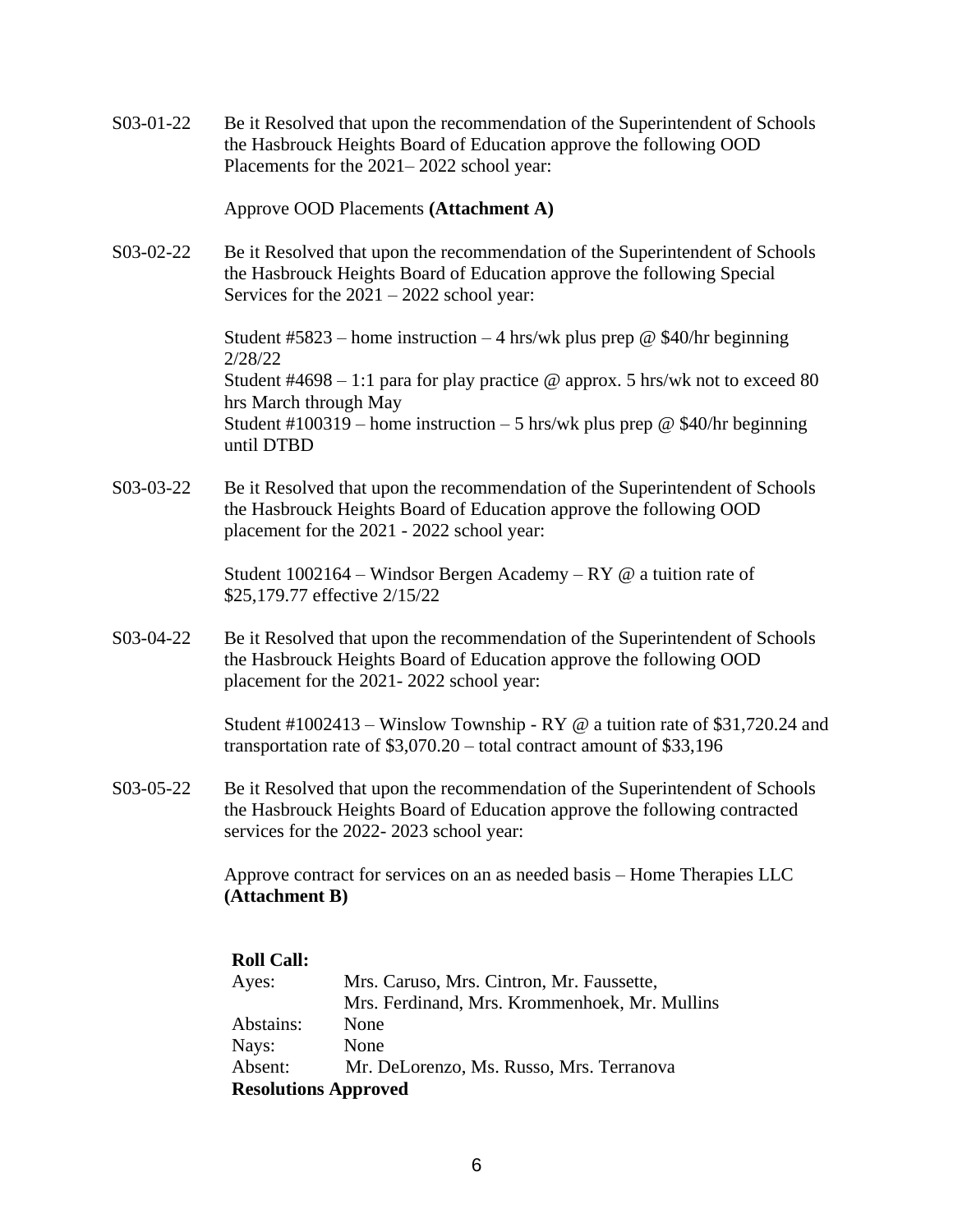# TECHNOLOGY COMMITTEE:

RESOLUTIONS:

None

# FACILITIES COMMITTEE:

## RESOLUTIONS:

The following resolutions were moved by R. Faussette, seconded by P. Caruso,

B03-01-22 Be it Resolved that upon the recommendation of the Superintendent of Schools the Hasbrouck Heights Board of Education approve the following for the 2021 – 2022 school year:

Monthly Facilities Calendar

B03-02-22 Be it Resolved that upon the recommendation of the Superintendent of Schools the Hasbrouck Heights Board of Education approve the following for the 2021 – 2022 school year:

Approve disposal of broken floor care machinery that has been replaced

B03-03-22 Be it Resolved that upon the recommendation of the Superintendent of Schools the Hasbrouck Heights Board of Education approve the following workshops for the  $2021 - 2022$  school year:

> $3/21/22 - 3/23/22 - G$ . Mihalitsianos - NJ School Buildings and Grounds Expo & Conference, Atlantic City, NJ – Registration \$300 and reimbursement expenses not to exceed \$475

## **Roll Call:**

| Ayes:     | Mrs. Caruso, Mrs. Cintron, Mr. Faussette,     |
|-----------|-----------------------------------------------|
|           | Mrs. Ferdinand, Mrs. Krommenhoek, Mr. Mullins |
| Abstains: | None                                          |
| Nays:     | None                                          |
| Absent:   | Mr. DeLorenzo, Ms. Russo, Mrs. Terranova      |
|           | <b>Resolutions Approved</b>                   |

## RECREATION COMMITTEE:

## RESOLUTIONS:

The following resolutions were moved by K. Mullins, seconded by P. Caruso,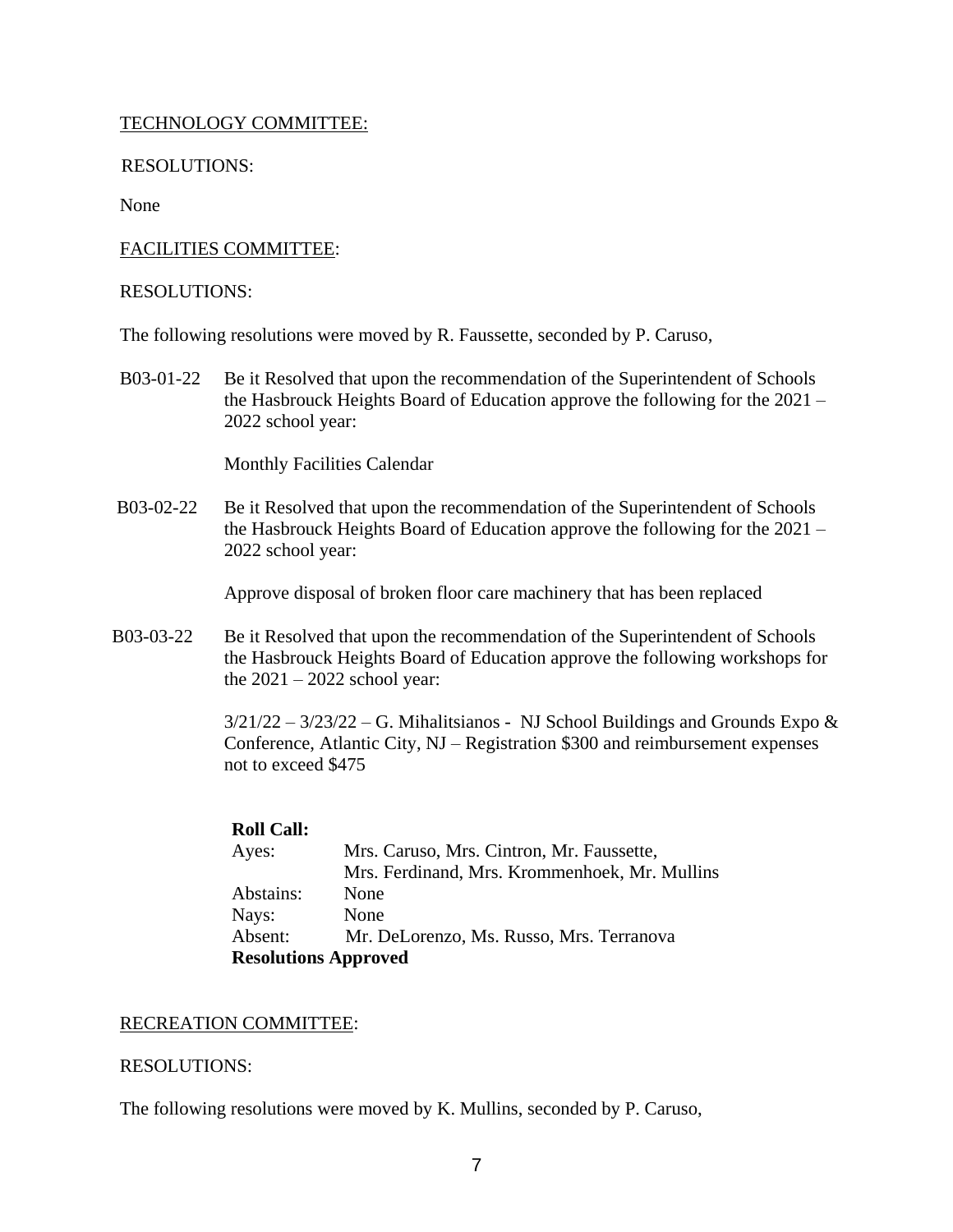R03-01-22 Be it Resolved that upon the recommendation of the Superintendent of Schools the Hasbrouck Heights Board of Education approve the following for the 2021-2022 school year:

District Field Trip Calendar

R03-02-22 Be it Resolved that upon the recommendation of the Superintendent of Schools the Hasbrouck Heights Board of Education approve the following Fundraisers for the 2021-2022 school year:

> All Hasbrouck Heights Clubs for approval to create logo that will be done as a window sticker for sale LS PTA "Lincoin Competition" fundraiser April – May - National Honor Society to sell bracelets for Autism awareness 3/3/22 – 3/18/22 – Outreach Club - collection for citizens of Ukraine 3/25/22 – 4/8/22 – ES Student Council collection "Help for Ukraine" April – May 2022 – "Penny Wars" for various programs – grades K-5

R03-03-22 Be it Resolved that upon the recommendation of the Superintendent of Schools the Hasbrouck Heights Board of Education approve the following for the 2021-2022 school year

> HHEA – Read Across New Jersey Program –reading sessions in the auditorium on Wednesdays in April from 3:30pm – 4:30pm

R03-04-22 Be it Resolved that upon the recommendation of the Superintendent of Schools the Hasbrouck Heights Board of Education approve the following programs for the 2021-2022 school year:

6/8/22 – Wellness Day during PE Classes

R03-05-22 Be it Resolved that upon the recommendation of the Superintendent of Schools the Hasbrouck Heights Board of Education approve the following summer programs for the 2022-2023 school year:

6/27/22 – 7/22/22 - Summer Tennis Camp

R03-06-22 Be it Resolved that upon the recommendation of the Superintendent of Schools the Hasbrouck Heights Board of Education approve the following programs for the 2021-2022 school year:

Approve Summer Keys Program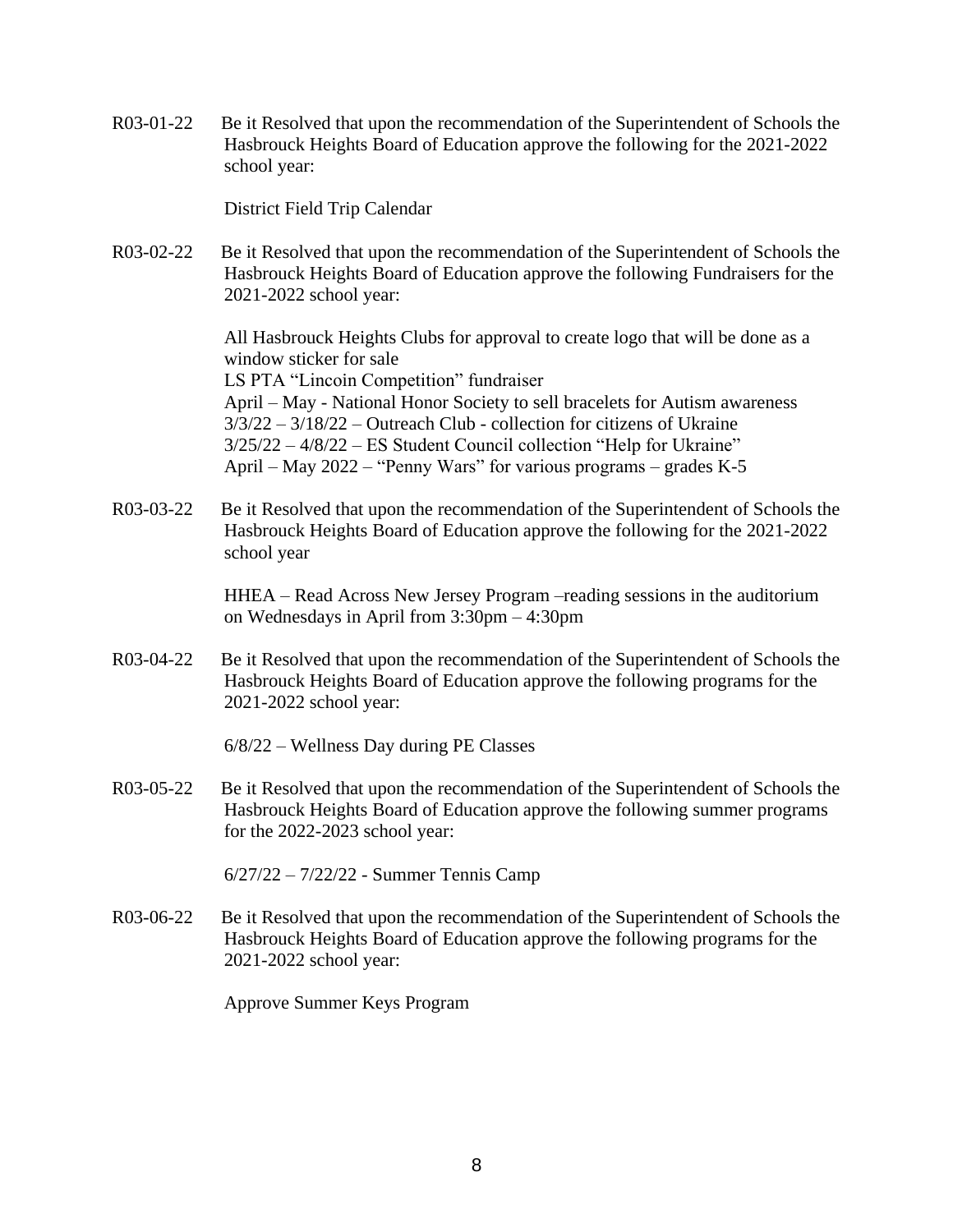R03-07-22 Be it Resolved that upon the recommendation of the Superintendent of Schools the Hasbrouck Heights Board of Education approve the following for the 2021-2022 school year:

4/8/22 - Aviator Relays to be held @ Depken Field

R03-08-22 Be it Resolved that upon the recommendation of the Superintendent of Schools the Hasbrouck Heights Board of Education approve the following for the 2021-2022 school year:

> 4/28 – 4/30 –Penn Relays – Cost to district for administrator not to exceed \$1140 plus cost of van not to exceed \$1500 (attendance only if athletes qualify)

R03-09-22 Be it Resolved that upon the recommendation of the Superintendent of Schools the Hasbrouck Heights Board of Education approve the following for the 2022-2023 school year:

> Approve Co-op Girls basketball team with Bogota High School. Bogota to serve as LEA to the State

# **Roll Call:**

| Ayes:                       | Mrs. Caruso, Mrs. Cintron, Mr. Faussette,     |
|-----------------------------|-----------------------------------------------|
|                             | Mrs. Ferdinand, Mrs. Krommenhoek, Mr. Mullins |
| Abstains:                   | None                                          |
| Nays:                       | None                                          |
| Absent:                     | Mr. DeLorenzo, Ms. Russo, Mrs. Terranova      |
| <b>Resolutions Approved</b> |                                               |

## FINANCE COMMITTEE:

## RESOLUTIONS:

The following resolutions were moved by P. Caruso, seconded by L. Cintron,

F03-01-22 Be it Resolved that upon the recommendation of the Superintendent of Schools the Hasbrouck Heights Board of Education pursuant to NJAC 6A:23-2.11-4 and upon consultation with district officials, certifies that to the best of its knowledge, no major account of funds have been over expended in violation of NJAC 6A:23- 2.11(a) and that sufficient funds are available to meet the district's needs.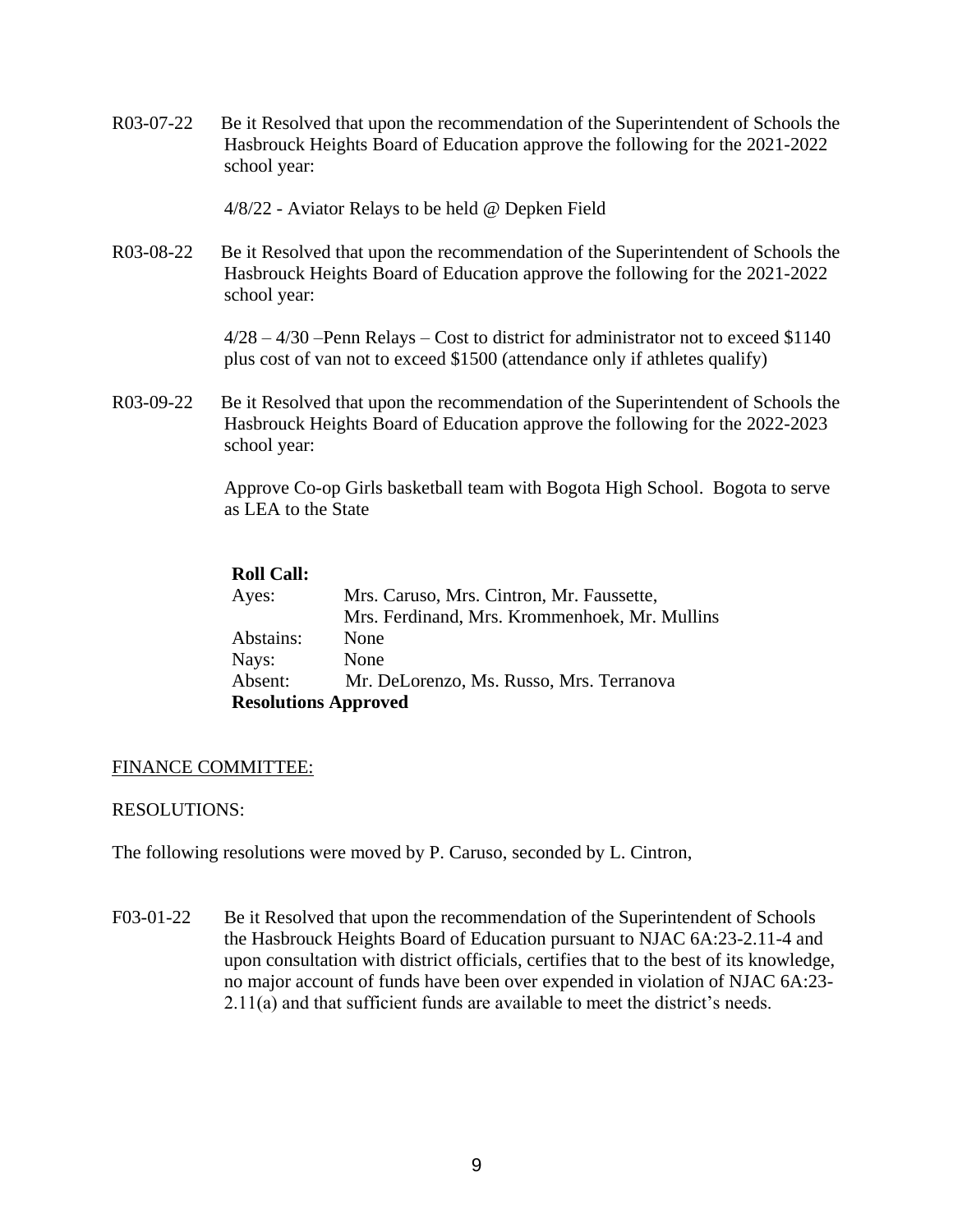- F03-02-22 Be it Resolved that upon the recommendation of the Superintendent of Schools the Hasbrouck Heights Board of Education approve the actual payroll for the month of February 2022 in the amount of \$1,044,357.90 and that the President of the Board and the School Business Administrator are hereby authorized to sign warrants up to and including the above.
- F03-03-22 Be it Resolved that upon the recommendation of the Superintendent of Schools the Hasbrouck Heights Board of Education approve the estimated payroll for the month of March at \$1,800,000 and that the President of the Board and the School Business Administrator are hereby authorized to sign warrants up to and including the above \$1,800,000.
- F03-04-22 Be it Resolved that upon the recommendation of the Superintendent of Schools the President of the Board and the Board Secretary are hereby authorized to sign warrants for supplies and materials received and services rendered to the Hasbrouck Heights School District for the month of March
- F03-05-22 Be it Resolved that upon the recommendation of the Superintendent of Schools the Hasbrouck Heights Board of Education approve the following for the 2021- 2022 school year:

Bills List for the month of January

| Fund 10        | <b>General Fund</b>     | \$3,799,336.70   |
|----------------|-------------------------|------------------|
| Fund 20        | Special Revenue         | 167,384.67<br>\$ |
| Fund 30        | <b>Capital Projects</b> | \$<br>0.00       |
| Fund 40        | Debt Service            | \$<br>0.00       |
| Fund 60        | Enterprise              | \$<br>74,753.49  |
| Fund 95        | <b>Student Activity</b> | \$<br>1,338.00   |
| <b>Total:</b>  |                         | \$4,042,812.86   |
| Fund 10        | <b>Voided Checks</b>    | \$               |
| Fund 20        | <b>Voided Checks</b>    | \$               |
| Fund 60        | Voided Checks           | \$               |
| Fund 95        | Voided Checks           | \$               |
| <b>Total:</b>  |                         |                  |
| (Attachment C) |                         |                  |

F03-06-22 Be it Resolved that upon the recommendation of the Superintendent of Schools the Board of Education approve the following reports in accordance with NJAC 6A:23-2.11 (a) and NJAC 6A:23-2. 11 (b).

> Board Secretary's Report Cash Report Monthly Fund Transfer Report January **(Attachment D)**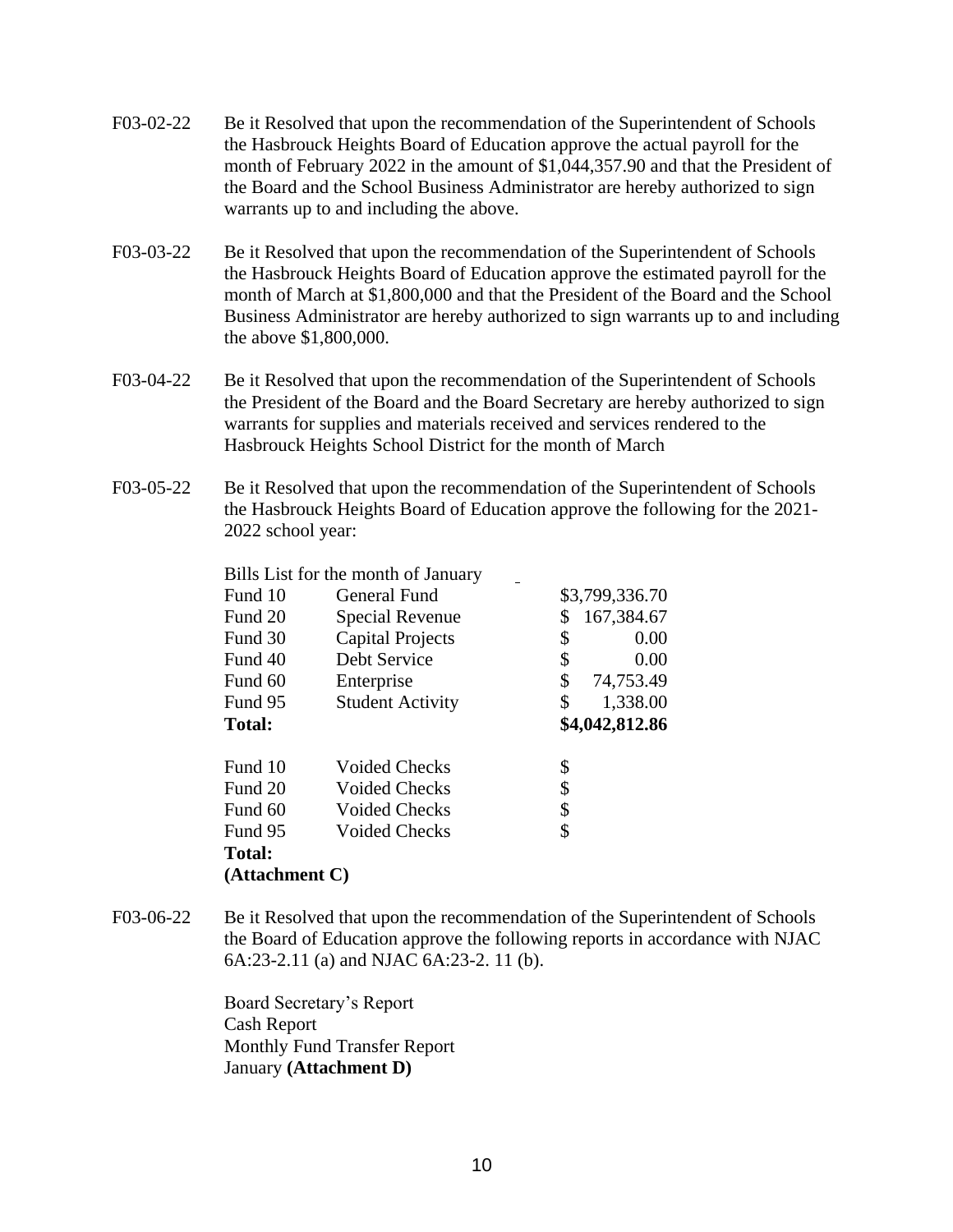F03-07-22 Be it Resolved that upon the recommendation of the Superintendent of Schools the Hasbrouck Heights Board of Education approve the following for the 2021 – 2022 school year:

Approve the monthly line item transfers for January **(Attachment E)**

F03-08-22 Be it Resolved that upon the recommendation of the Superintendent of Schools the Hasbrouck Heights Board of Education approve the following purchases for the  $2021 - 2022$  school year:

> PO #201134 – Comprehensive Behavioral Healthcare, Inc - Teen Mental Health Manuals @ \$1,342.50 – Funded through Acct #20-280-100-610-00-01-00

#### **Quotes Received:**

PO #201216 – Crown Trophy - Ribbons for MS Honor Students @ \$1650

F03-09-22 Be it Resolved that upon the recommendation of the Superintendent of Schools the Hasbrouck Heights Board of Education approve the following for the 2020 – 2021 school year:

> Accept the audit for the fiscal year ended June 30, 2021 Accept the Corrective Action Plan for the year ended June 30, 2021

F03-10-22 BE IT RESOLVED that upon the recommendation of the Superintendent of Schools the Hasbrouck Heights Board of Education approve the preliminary 2022-2023 school year budget as follows:

|                              | <b>Budget</b> | <b>Hasbrouck Hts</b><br>Tax Levy | <b>Teterboro</b><br><b>Tax Levy Total</b> |
|------------------------------|---------------|----------------------------------|-------------------------------------------|
| General Fund                 | \$38,115,851  | \$31,732,287                     | \$266,017                                 |
| <b>Total Special Revenue</b> | \$2,692,375   | N/A                              | N/A                                       |
| <b>Total Debt Service</b>    | \$1,049,494   | 802,051                          | 6,724                                     |
| <b>Grand Total</b>           | \$41,857,720  | \$32,534,338                     | \$272,741                                 |

And

Be if Further Resolved, that the 2022-23 school year budget includes banked cap in the amount of \$77,035 for additional guidance counselor at the elementary schools for counseling services in the 22-23 school year.

And

Be it Further Resolved, that the 2022-2023 school year budget includes a withdrawal from Capital Reserve in the amount of \$1,900,000 towards the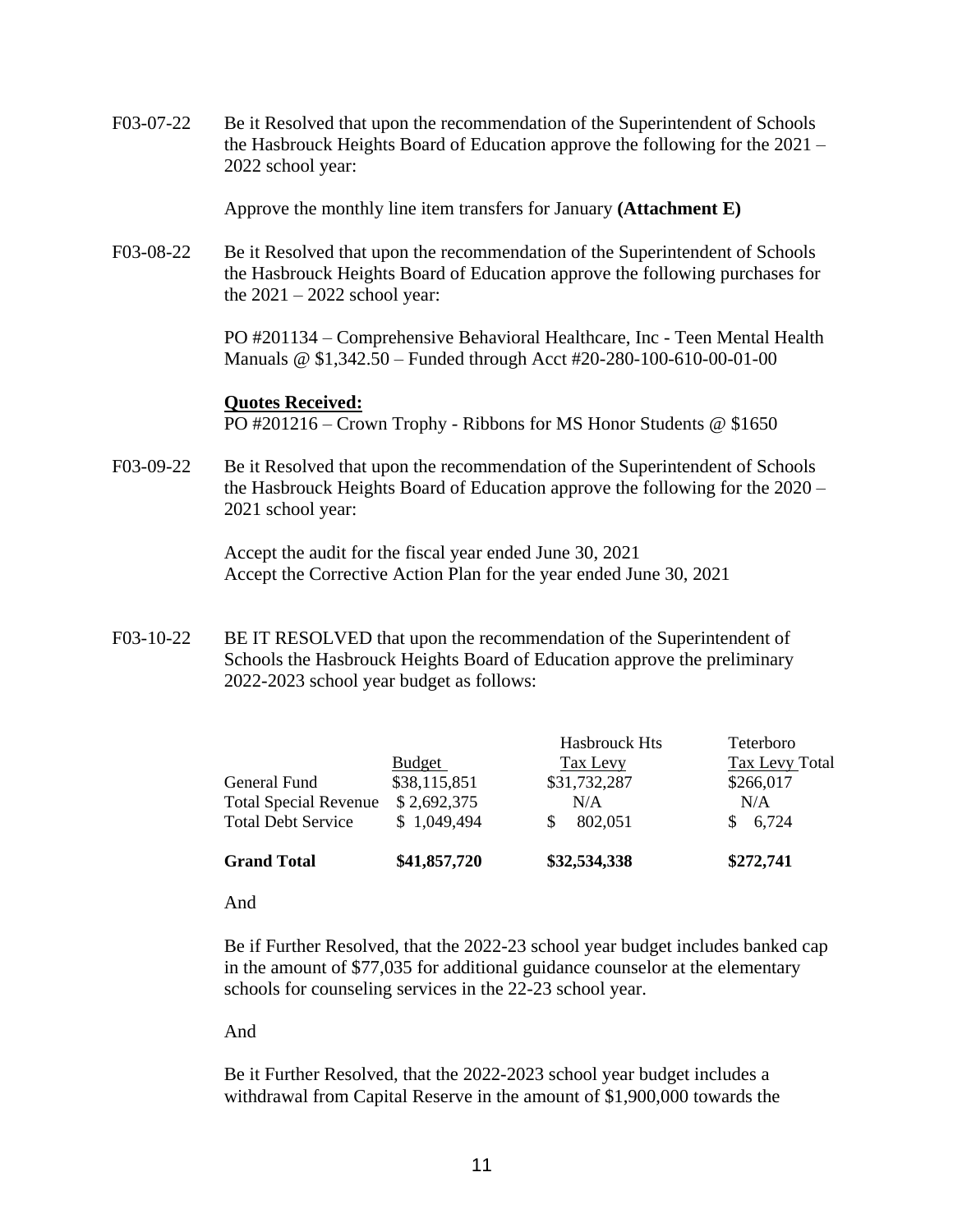middle/high school cafeteria renovation and a withdrawal from maintenance reserve in the amount of \$300,000 for districtwide floor repairs and replacements, stairwell tread repairs and replacements and replace and repair window treatments.

F03-11-22 WHEREAS, the Hasbrouck Heights Board of Education policy #6471 and NJAC 6A:23B-1.2(b) provides that the Board of Education shall establish in the annual school budget a maximum expenditure amount that may be allotted for such travel and expense reimbursement for the 2021-2022 school year.

> WHEREAS, the Hasbrouck Heights Board of Education appropriated \$6,000 for travel during the 2021-2022 school year and has spent \$35.70 as of March 18, 2022.

NOW, THEREFORE BE IT RESOLVED that the Hasbrouck Heights Board of Education hereby establishes the school district travel maximum for the 2022- 2023 school year at the sum of \$6,000 and

BE IT RESOLVED that the School Business Administrator shall track and record these costs to ensure that the maximum amount is not exceeded.

### **Roll Call:**

| Ayes:                       | Mrs. Caruso, Mrs. Cintron, Mr. Faussette,     |
|-----------------------------|-----------------------------------------------|
|                             | Mrs. Ferdinand, Mrs. Krommenhoek, Mr. Mullins |
| Abstains:                   | None                                          |
| Nays:                       | None                                          |
| Absent:                     | Mr. DeLorenzo, Ms. Russo, Mrs. Terranova      |
| <b>Resolutions Approved</b> |                                               |

#### PERSONNEL

#### RESOLUTIONS:

The following resolutions were moved by L. Krommenhoek, seconded by P. Caruso,

P03-01-22 Be it Resolved that upon the recommendation of the Superintendent of Schools the Hasbrouck Heights Board of Education approve the following for the 2022 - 2023 school year:

### **Summer Tennis Program:**

D. Ahman @ \$35/hr – self- sustaining program

A. Castora @ \$35/hr – self-sustaining program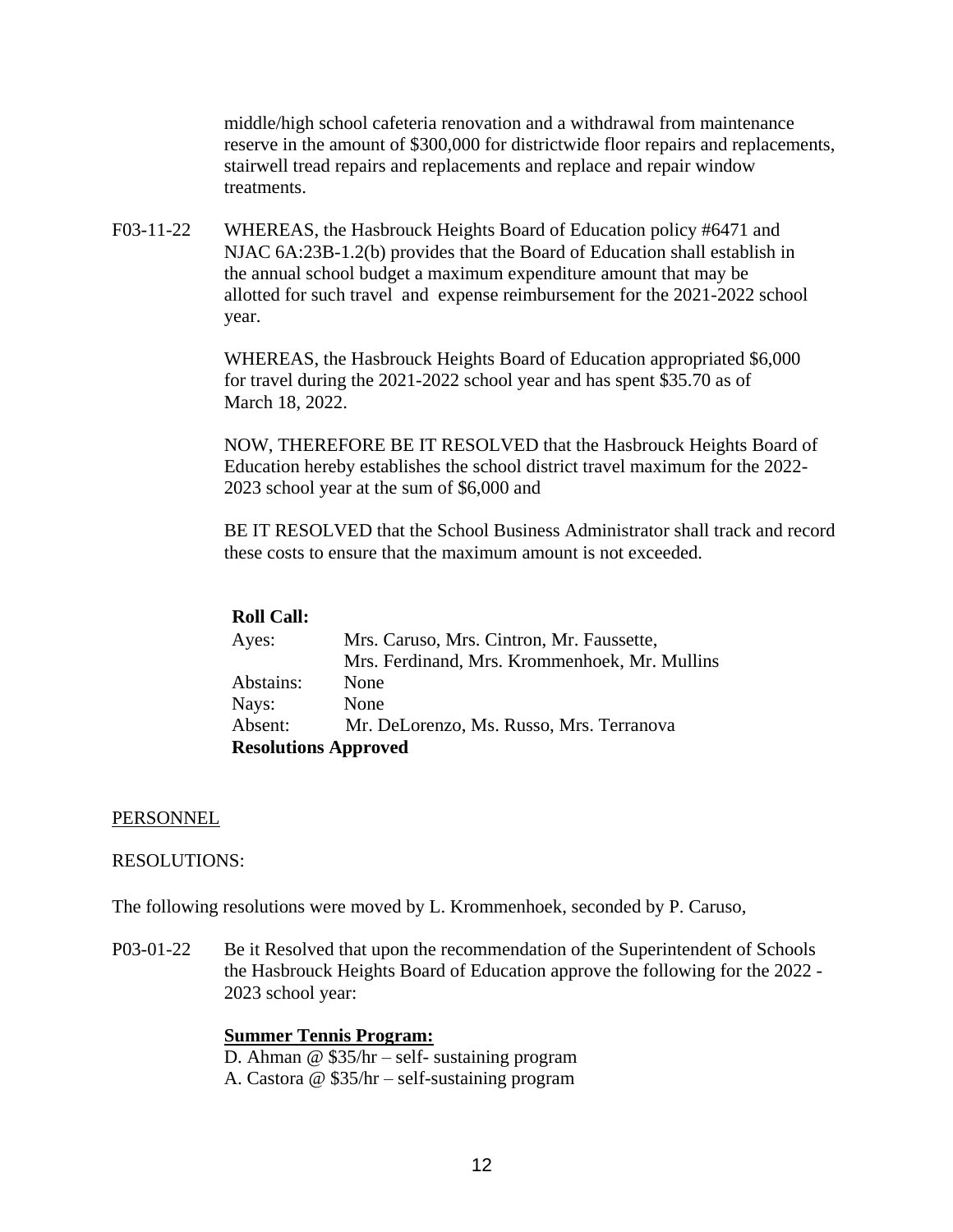P03-02-22 Be it Resolved that upon the recommendation of the Superintendent of Schools the Hasbrouck Heights Board of Education approve the following for the 2022- 2023 school year:

> Amend Resolution #P01-13-22 – M. Tague – HS Social Studies to start 4/5/22 Amend Resolution #P01-13-22 – M. Rooney – Para to start 3/2/22

P03-03-22 Be it Resolved that upon the recommendation of the Superintendent of Schools the Hasbrouck Heights Board of Education approve the following for the 2021- 2022 school year:

## **Leave of Absence:**

Employee ID #0104 – paid sick leave – 4/11/22 – 4/22/22 Employee ID #0682 – unpaid FMLA – 3/1/22 – 5/30/22 Employee ID #0679 – paid sick leave  $-5/16/22 - 6/24/22$  and unpaid FMLA – 9/7/22 – 11/25/22 Employee ID #0611 – unpaid FMLA – 3/31/22 – 5/13/22 Employee ID  $\text{\#}1301$  – unpaid maternity FMLA –  $6/20/22$  –  $6/30/22$  and  $8/15/22 - 10/31/22$ Employee ID #0327 – paid sick leave 4/7/22 -5/19/22

P03-04-22 Be it Resolved that upon the recommendation of the Superintendent of Schools the Hasbrouck Heights Board of Education approve the following for the 2021 - 2022 school year:

## **Extra Pay:**

A. Lustmann – Junior Formal on 3/24/22 - 5:45pm – 10:30 pm @ \$43.45/hr C. Lange – Junior Formal on  $3/24/22 - 5:45$  pm to 10:30 pm @ \$43.45

P03-05-22 Be it Resolved that upon the recommendation of the Superintendent of Schools the Hasbrouck Heights Board of Education approve the following for the 2021 - 2022 school year:

### **Lunch Aides:**

J. Ray – ES @ \$17.50/hr

P03-06-22 Be it Resolved that upon the recommendation of the Superintendent of Schools the Hasbrouck Heights Board of Education approve the following for the 2021 - 2022 school year:

### **Substitute Teachers:**

S. Calderon – HS Permanent Sub @ \$150/day – 3/1/22 – 6/24/22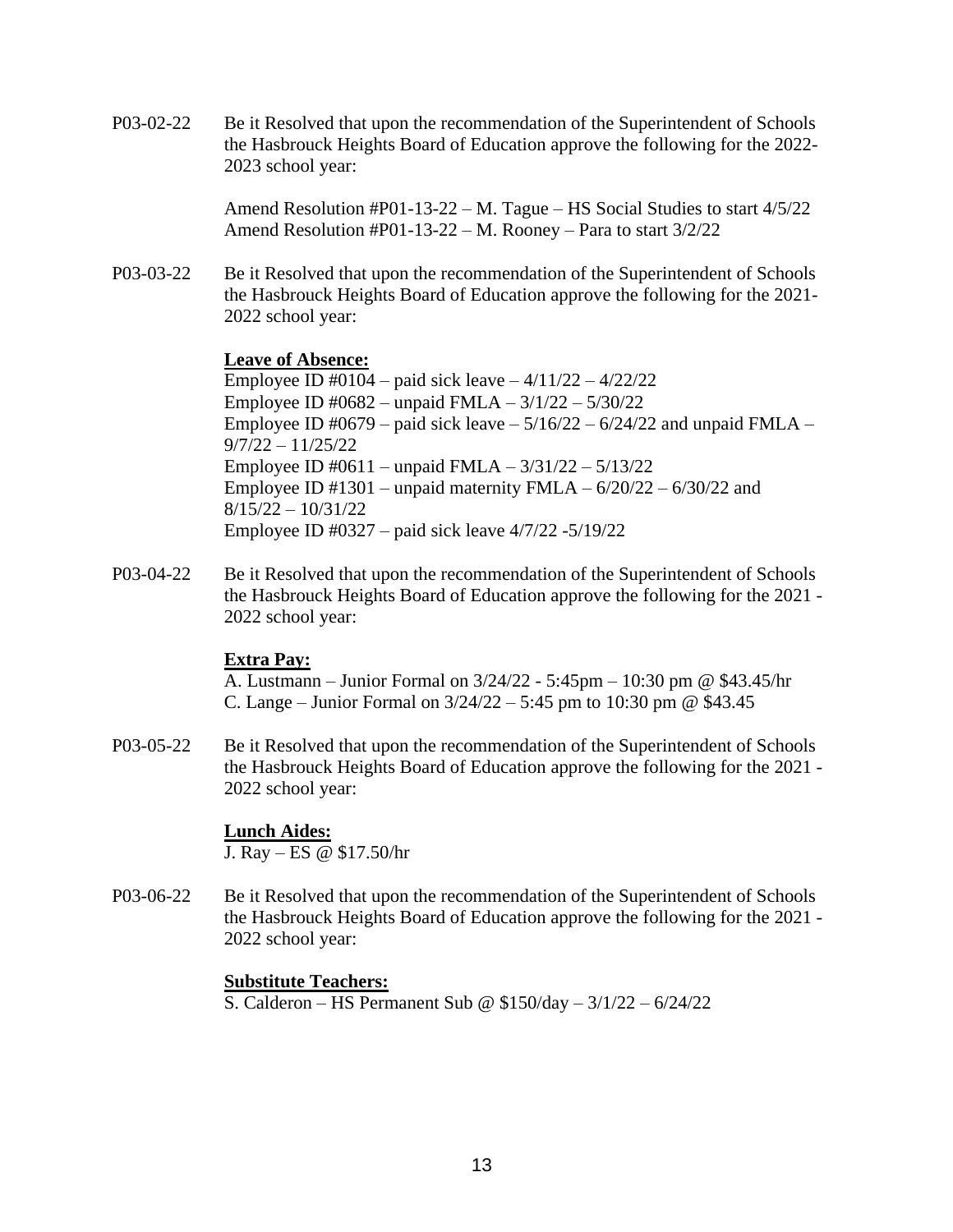P03-07-22 Be it Resolved that upon the recommendation of the Superintendent of Schools the Hasbrouck Heights Board of Education approve the following for the 2021 - 2022 school year:

## **Substitutes:\***

H. Jawabrah @ \$150/day M. Caballero @ \$150/day V. Sedlmeir @ \$150/day J. Sedlmeir @ \$150/day J. Zambrano @\$150/day \*Pending Paperwork

P03-08-22 Be it Resolved that upon the recommendation of the Superintendent of Schools the Hasbrouck Heights Board of Education approve the following for the 2021 - 2022 school year:

# **Home Instruction:**

K. Rodnite – 1 hr/wk plus prep for English @\$40/hr beginning  $2/28/22$  – Student #5823

V. McCue – 1 hr/wk plus prep for Business Management @ \$40/hr beginning 2/28/22 – Student #5823

S. Angelillo – 1 hr/wk plus prep for Graphic Design @  $$40/hr - beginning$ 2/28/22 – student #5823

C. Cassidy  $-1$  hr/wk plus prep for Gym @ \$40/hr – beginning  $2/28/22$  – student #5823

H. Pope  $-1$  hr/wk plus prep for English – beginning  $3/15/22$  – student #100319 S. Baumann – 1 hr/wk plus prep for History – beginning 3/15/22 – student #100319

T. Gordon – 1 hr/wk plus prep for Biology – beginning 3/15/22 – student #100319

C. Healey  $-2$  hrs/wk plus prep for Algebra – beginning  $3/15/22$  – student #100319

P03-09-22 Be it Resolved that upon the recommendation of the Superintendent of Schools the Hasbrouck Heights Board of Education approve the following for the 2021 - 2022 school year:

# **Extra Pay:**

M. Garden 1:1 para for HS Play not to exceed 80 hrs (5 hrs per week) @ \$22.76/hr – Student #4698 M. Wexler – Substitute for M. Garden when needed @ \$22.76/hr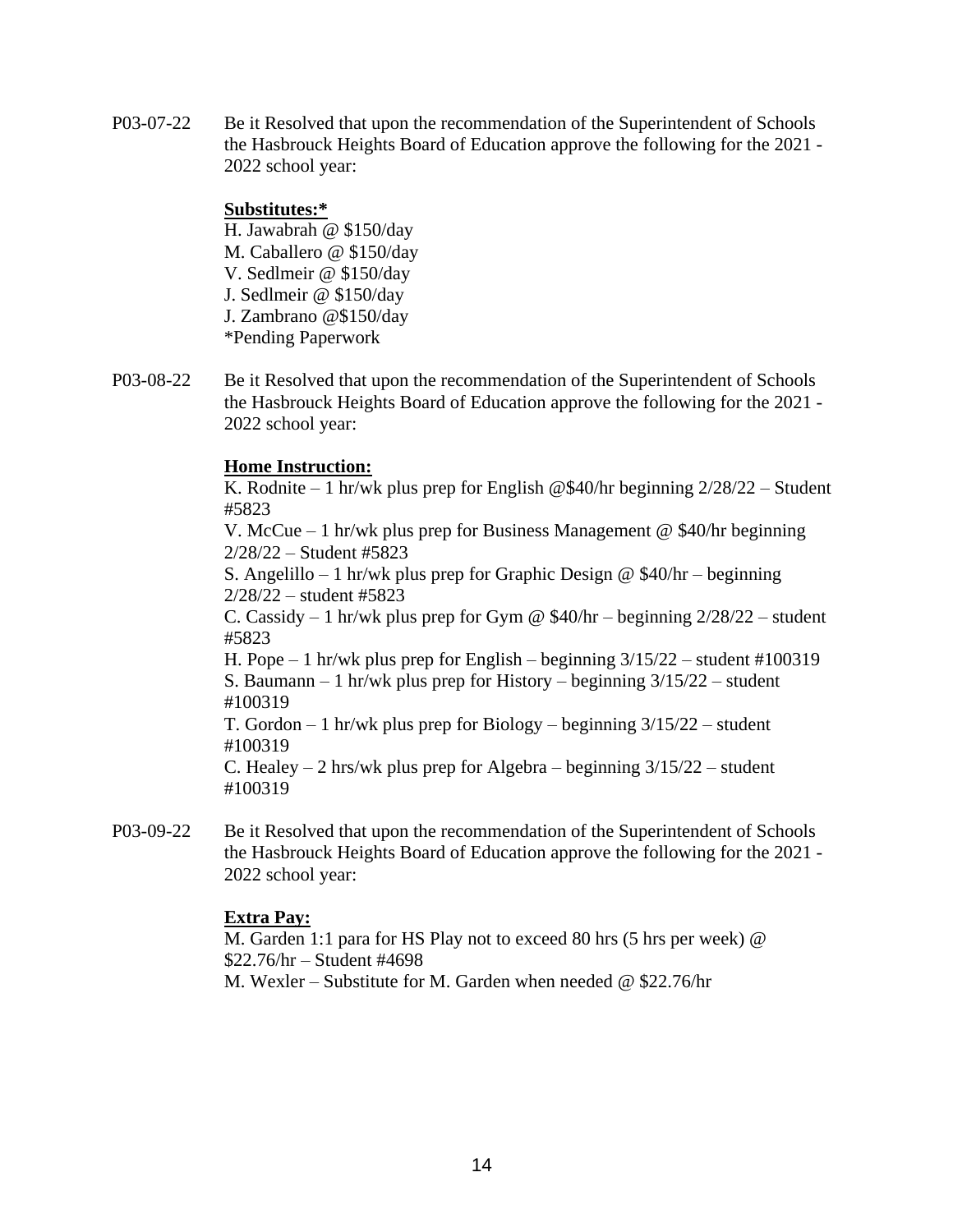P03-10-22 Be it Resolved that upon the recommendation of the Superintendent of Schools the Hasbrouck Heights Board of Education approve the following for the 2021 - 2022 school year:

> **6 th Period Stipends: (Attachment F)**

### **Roll Call:**

| Ayes:     | Mrs. Caruso, Mrs. Cintron, Mr. Faussette,     |
|-----------|-----------------------------------------------|
|           | Mrs. Ferdinand, Mrs. Krommenhoek, Mr. Mullins |
| Abstains: | None                                          |
| Nays:     | None                                          |
| Absent:   | Mr. DeLorenzo, Ms. Russo, Mrs. Terranova      |
|           | <b>Resolutions Approved</b>                   |

## **POLICY**

## RESOLUTIONS:

The following resolutions were moved by L. Cintron, seconded by P. Caruso,

PL03-01-22 Be it Resolved that the Hasbrouck Heights Board of Education approve first/second reading of the following new or revised policies/regulations/exhibits or by laws, attached to the minutes: **(Attachment G)**

## **First Readings:**

Policy/Regulation #2451 - Adult High School Policy/Regulation #3212 – Attendance **WITHDRAWN** Policy/Regulation #2624 – Grading System

### **Second Readings:**

Policy/Regulation #0152 – Board Officers Policy/Regulation #2415.05 - Student Surveys, Analysis, Examination, Testing, or Treatment Policy/Regulation #2622 – Student Assessment Policy/Regulation #2431.4 – Prevention and Treatment of Sports-Related Concussions and Head Injuries Policy/Regulation #2460.30 – Additional/Compensatory Special Education and Related Services Policy/Regulation #8465 – Bias Crimes and Bias-Related Acts Policy/Regulation #9560 – Administration of School Surveys Policy/Regulation #3233 – Political Activities Policy/Regulation #5541 – Anti – Hazing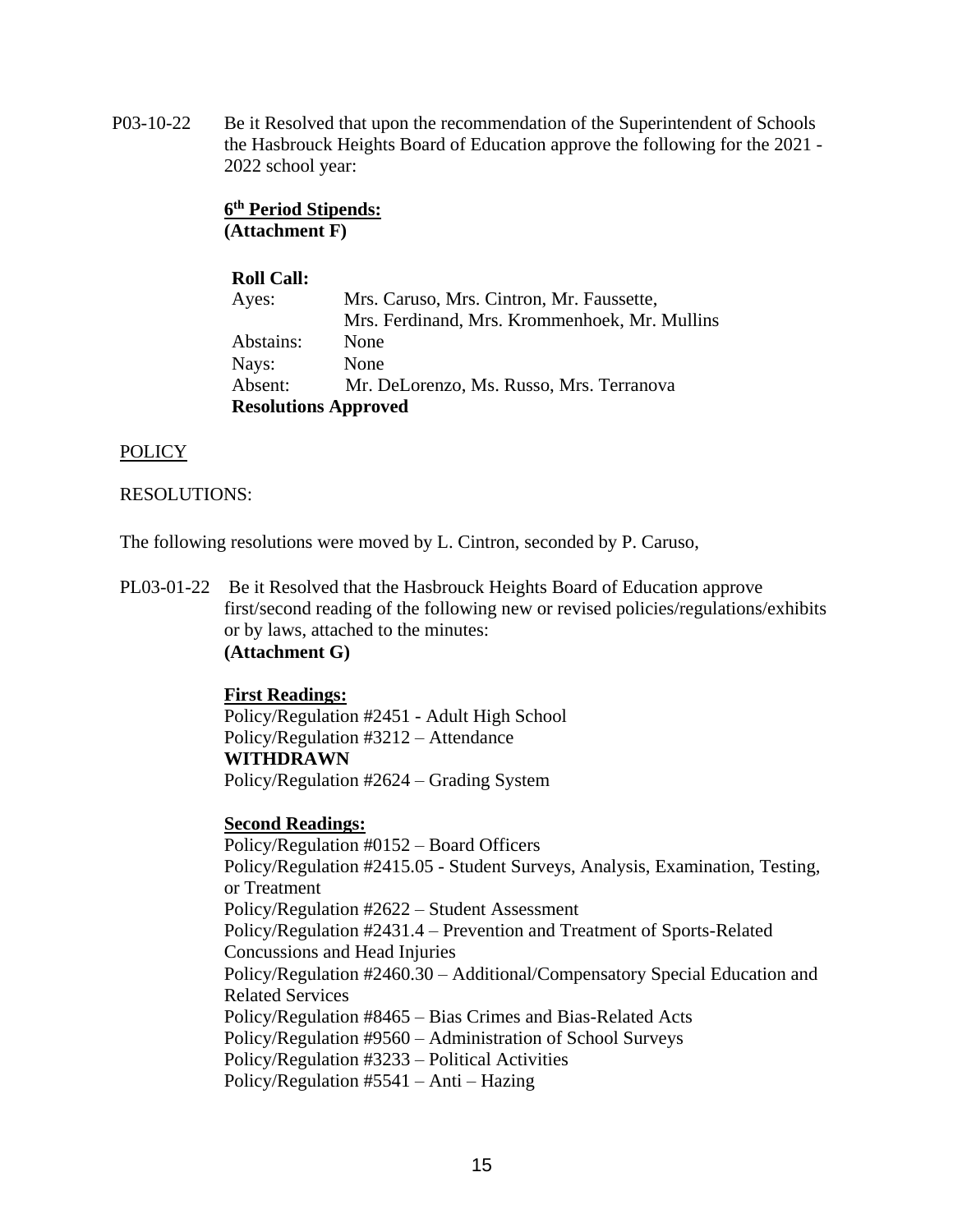Policy/Regulation #0164.6 – Remote Public Board Meetings during a Declared Emergency Policy/Regulation #5460 High School Graduation

## **Roll Call:**

| Ayes:                      | Mrs. Caruso, Mrs. Cintron, Mr. Faussette,     |
|----------------------------|-----------------------------------------------|
|                            | Mrs. Ferdinand, Mrs. Krommenhoek, Mr. Mullins |
| Abstains:                  | None                                          |
| Nays:                      | None                                          |
| Absent:                    | Mr. DeLorenzo, Ms. Russo, Mrs. Terranova      |
| <b>Resolution Approved</b> |                                               |

## OLD BUSINESS- None

## NEW BUSINESS

The following resolutions was moved by L. Cintron, seconded by P. Caruso,

### PERSONNEL:

P03-11-22 Be it Resolved that upon the recommendation of the Superintendent of Schools the Hasbrouck Heights Board of Education approve the following for the 2021 - 2022 school year:

> **Leave of Absence:** Employee ID #0079 – unpaid FMLA 3/24/22 – 4/3/22

## **Roll Call:**

| Ayes:                      | Mrs. Caruso, Mrs. Cintron, Mr. Faussette,     |
|----------------------------|-----------------------------------------------|
|                            | Mrs. Ferdinand, Mrs. Krommenhoek, Mr. Mullins |
| Abstains:                  | None                                          |
| Nays:                      | None                                          |
| Absent:                    | Mr. DeLorenzo, Ms. Russo, Mrs. Terranova      |
| <b>Resolution Approved</b> |                                               |

## OPEN PUBLIC HEARING:

## **Mrs. Ferdinand read the following statement:**

Residents are requested to state their names, addresses and subject matter. Issues raised by members of the public may or may not be responded to by the Board. All comments will be considered and a response will be forthcoming if and when appropriate. The Board asks that members of the public be courteous and mindful of the rights of other individuals when speaking. Specifically, comments regarding students and employees of the District are